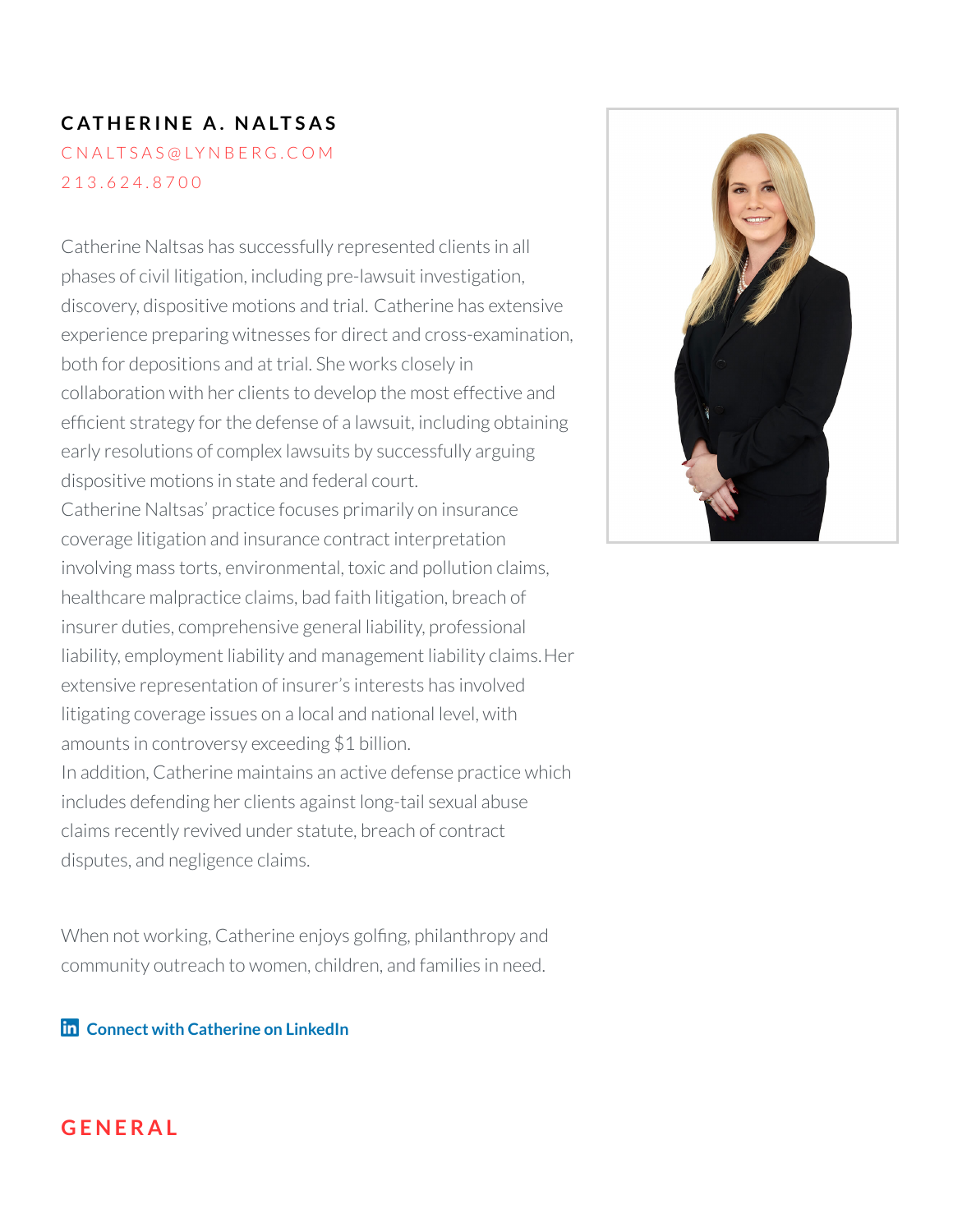### **P o s iti o n a t L & W**

- Partner

### **P r a c ti c e A r e a s**

- Bad Faith
- Comprehensive General Liability Coverage
- Construction Defect
- Employment Practices Liability
- Personal & Advertising Injury
- Healthcare Malpractice
- Products & Completed Operations
- Insurance Contract Interpretation & Drafting
- Professional Liability Errors & Omissions
- Public Entities
- Mass Torts
- Professional Liability Defense
- Toxic Substance Exposure Defense

# **E D U C AT I O N**

#### **L e g a l**

- Juris Doctor
- Southwestern Law School
- 2008

## **U n d e r g r a d u a t e**

- B.A., Major in International Relations, Minor in Psychology and Law
- University of Southern California
- 2004

# **P RO F E S S I O N A L**

## **B a r A f f i l i a ti o n s**

- State Bar of California, 2008
- Supreme Court of the State of California, 2008
- U.S. District Court, Northern District of California of California, 2009
- U.S. District Court, Eastern District of California, 2009
- U.S. District Court, Central District of California, 2009